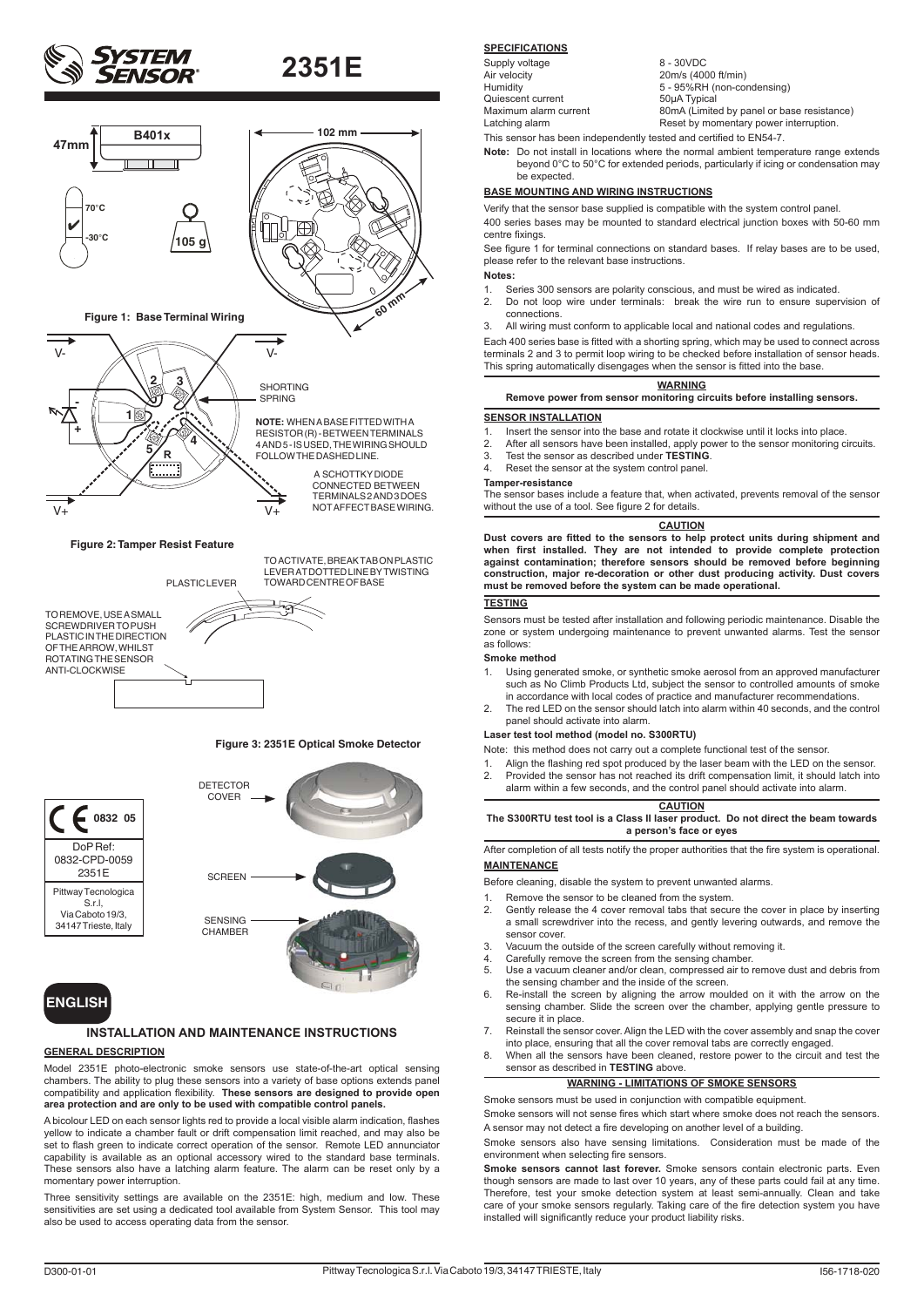







## **ISTRUZIONI DI INSTALLAZIONE E MANUTENZIONE**

## **DESCRIZIONE GENERALE**

Il rivelatore d'incendio ottico modello 2351E, è dotato di una camera di misura che rappresenta lo stato dell'arte della rivelazione ottica del fumo. Una varietà di basi adattatrici estende la compatibilità con le centrali di controllo e permette molteplici applicazioni in campo. Questo sensore è progettato per l'utilizzo in ambienti aperti ed devono essere utilizzati solamente con centrali di contollo compatibili.

Ogni rivelatore è dotato di un LED bicolore che indica l'allarme quando acceso in colore rosso è giallo lampeggiante per indicare lo stato di fault della camera o per avvisare del raggiungimento del limite della compensazione del drift e, se il rivelatore viene impostato opportunamente, il corretto funzionamento dell'unità mediante lampeggio a luce verde. Un ulteriore LED, detto avvisatore remoto, può essere collegato al sensore utilizzando gli opportuni terminali presenti sulla base di montaggio. La condizione di allarme viene mantenuta nel tempo è può essere terminata solamente con una rimozione, temporanea, dell'alimentazione.

Tre livelli di sensibilità sono disponibili nel sensore 2351E: alta, media e bassa. Queste possono essere selezionate utilizzando uno strumento dedicato disponibile presso System Sensor. Lo stesso strumento può essere anche usato per accedere ai dati operativi del rivelatore.

### **DATI TECNICI**

Tensione di alimentazione: 8-30VDC<br>Velocità dell'aria: 20m/s (400 Corrente di riposo:<br>Massima corrente d'allarme

20m/s (4000ft/min)

Campo umidità ambiente: 5 - 95% UR (condizionato all'assenza di condensa)<br>Corrente di riposo: 50µA

80mA (Limitata dalla centrale o dalla resistenza presente nella base) Condizione di allarme: Terminabile mediante temporanea interruzione dell'alimentazione. Questo sensore è stato testato indipendentemente ed approvato secondo EN54 parti 7

Note: Non installare in luoghi dove la temperatura normalmente è inferiore a 0°C o superiore a 50°C, specialmente se si possono prevedere fenomeni di brina o condensazione

### **MONTAGGIO DELLA BASE E COLLEGAMENTO AL CABLAGGIO**

Verificare che la base acquistata sia compatibile con la centrale di controllo del sistema. Basi della serie 400 possono essere montate su scatole di derivazione con centri di fissaggio a 50 oppure 60mm di interasse. Vedere le figura 1 per i collegamenti elettrici. **Note:**

## 1. I rivelatori della 300 sono polarizzati, devono essere collegati come indicato.

- Interrompere sempre le linee sui morsetti per permettere la corretta supervisione del cablaggio.
- 3. Il cablaggio deve rispondere ai requisiti dei regolamenti e delle norme nazionali.

Ogni base della serie 400è dotata di una molla di cortocircuito che può essere utilizzata per collegare i terminali 2 e 3 permettendo così di verificare l'integrità del cablaggio prima di procedere al montaggio dei rivelatori. Questa molla recupera la posizione di riposo automaticamente all'innesto di un sensore.

| <b>ATTENZIONE</b><br>Togliere alimentazione al sistema prima di installare i sensori. |  |
|---------------------------------------------------------------------------------------|--|
| <b>INSTALLAZIONE DEL RIVELATORE</b>                                                   |  |

- 1. Posizionare il rivelatore nella base e ruotare in senso orario esercitando una moderata pressione fino a quando il rivelatore raggiunge la sua posizione. 2. Continuare la rotazione fino ad avvertire il blocco.
- 
- 3. Quando tutti i rivelatori sono stati inseriti, alimentare il sistema.
- 4. Verificare i rivelatori come descritto nella sezione **VERIFICA**.

5. Re-inizializzare i rivelatori utilizzando la relativa funzione della centrale di controllo.

### **Anti-manomissione**

Le basi dei rivelatori includono una caratteristica che, quando attivata, previene la rimozione del rivelatore. Essa rimane ovviamente possibile ma soltanto attraverso un utensile. Vedere figura 2 per i dettagli.

### **CAUTELA**

**Ai rivelatori è applicato un parapolvere che previene possibili danneggiamenti causati dal trasporto e limita l'ingresso nel rivelatore della polvere che si può creare nel momento dell'installazione. Questa protezione è ad ogni modo limitata; i rivelatori dovrebbero essere rimossi prima di iniziare interventi di ristrutturazione, costruzione od altre attività similari che possano produrre notevoli quantità di polvere. Il parapolvere deve essere rimosso prima di rendere operativo il sistema di rivelazione d'incendio. VERIFICA**

I rivelatori devono essere testati successivamente all'installazione od alla manutenzione. Per prevenire allarmi indesiderati, disabilitare le segnalazioni di incendio alle zone che saranno verificate oppure al sistema intero, in accordo a quanto specificato nel manuale d'uso della centrale di controllo. Verificare il rivelatore come segue:

### **Risposta al fumo**

- 1. Indirizzare del fumo verso il rivelatore oppure, preferibilmente, utilizzare un "detector tester" (prodotti No Climb Products Ltd od equivalenti) seguendo attentamente le istruzioni fornite dal costruttore.
- 2. Il LED rosso sul rivelatore deve accendersi entro 40 secondi e la centrale di controllo deve indicare la condizione di allarme.

### **Telecomando laser (Accessorio codice S300RTU)**

Nota: Questo test non verifica completamente la funzionalità del rivelatore.

- 1. Allineare il fascio laser (punto lampeggiante rosso) prodotto dall'accessorio al LED del rivelatore.
- 2. A condizione che il rivelatore non abbia raggiunto il limite della compensazione del drift, dovrebbe andare in allarme in qualche secondo e il pannello di controllo segnalare l'allarme. **CAUTELA**

### **Lo strumento di test S300RTU contiene un laser di Classe II. Non puntare il fascio verso il viso o gli occhi delle persone.**

Conclusi tutti i test, riattivare il sistema e notificarne la messa in funzione.

### **MANUTENZIONE**

Per prevenire allarmi indesiderati, disabilitare le segnalazioni di incendio alle zone che saranno verificate oppure al sistema intero, in accordo a quanto specificato nel manuale d'uso della centrale di controllo.

- 1. Rimuovere dalla sua base il rivelatore da pulire.<br>2. Rilasciare con delicatezza i ganci che trattengo
- 2. Rilasciare con delicatezza i ganci che trattengono la calotta inserendo un piccolo cacciavite
- a taglio nelle relative sedi e spingendo i ganci verso l'interno. 3. Utilizzando un aspirapolvere, rimuovere con cura fibre e polvere che possono essersi
- depositate sul coperchio della camera ottica.
- 4. Togliere il coperchio della camera ottica.<br>5. Utilizzando un aspiranolvere oppure de Utilizzando un aspirapolvere oppure dell'aria compressa, rimuovere fibre e polvere dalla camera ottica e, in caso venga riutilizzato, dalla parte interna del coperchio.
- 6. Posizionare il coperchio della camera ottica nella sua sede (le frecce in basso rilievo indicano il corretto orientamento) esercitando una moderata pressione per assicurarne il fissaggio.
- 7. Rimontare la calotta del rivelatore (il foro per il LED sulla calotta indica il corretto orientamento) assicurandosi che tutti i ganci trattengano correttamente la parte interna del rivelatore.
- 8. Quando tutti i rivelatori sono stati puliti, alimentare il sistema e testare i rivelatori come descritto nella sezione VERIFICA.

### **ATTENZIONE LIMITAZIONI DEI RIVELATORI DI FUMO**

I sensori di fumo devono essere utilizzati in combinazione con apparecchiature compatibili.

I rilevatori di fumo non rilevano la presenza di un incendio se il fumo non raggiunge i sensori. Un sensore potrebbe non rilevare un incendio che si sviluppa su un altro livello dell'edificio.

Anche i rilevatori di fumo hanno limiti di rilevazione. Al momento della scelta dei sensori antincendio

occorre tenere in considerazione l'ambiente in cui verranno installati.

**I sensori di fumo non durano in eterno.** I sensori di fumo contengono componenti elettronici. Sebbene i sensori siano stati progettati per durare oltre 10 anni, un qualsiasi loro componente potrebbe smettere di funzionare in qualsiasi momento. Pertanto si consiglia la revisione del sistema di rilevazione di fumo almeno ogni sei mesi. Pulire e revisionare regolarmente i rilevatori di fumo. La corretta manutenzione del sistema di rilevazione di incendio installato riduce significativamente i rischi di responsabilità.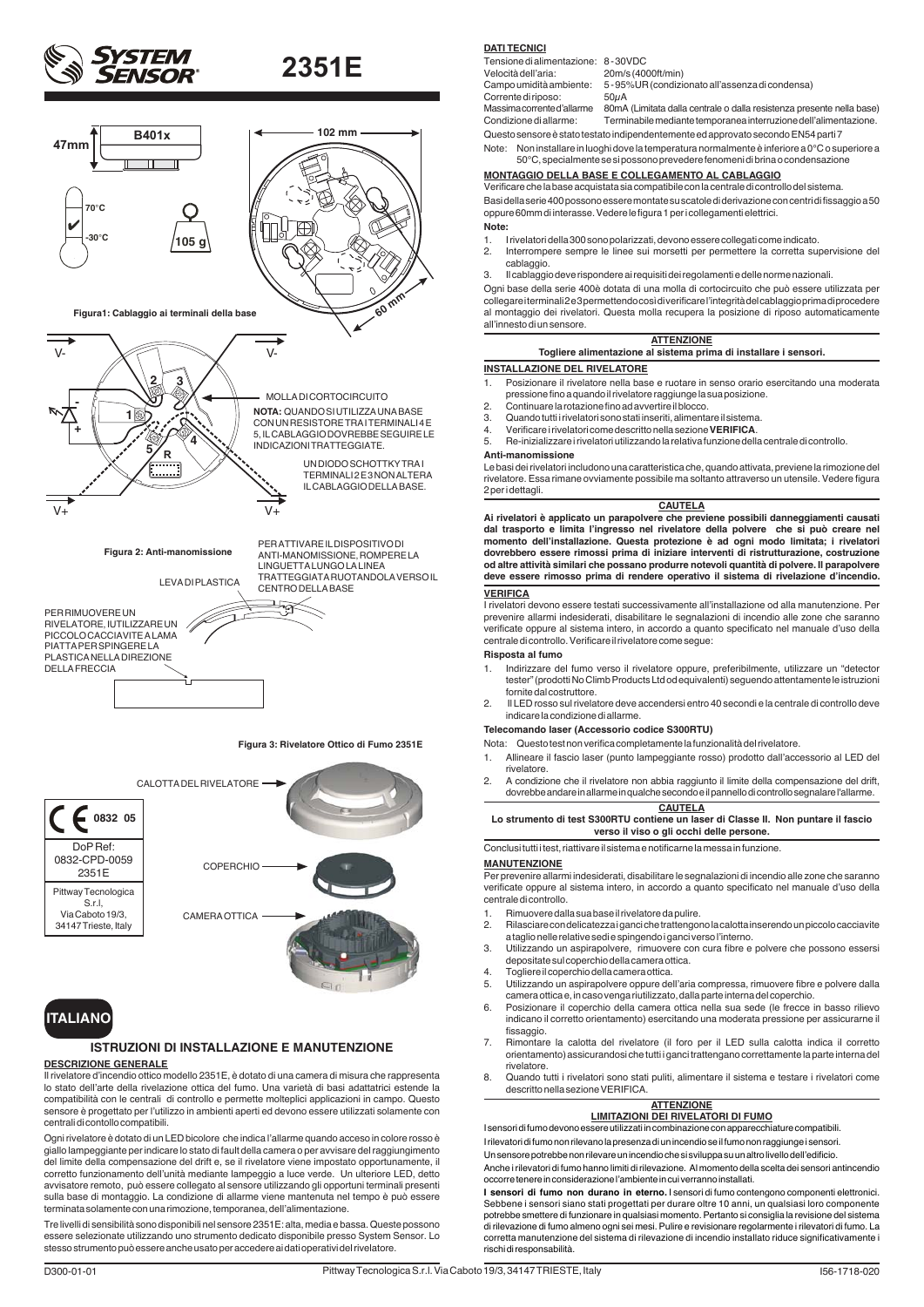



UNA VEZ ACTIVADA LA OPCION<br>ANTIMANIPULACIONES, UTILICE UN DESTORNILLADOR PEQUEÑO PARA EMPUJAR LA PESTAÑA DE PLÁSTICO EN LA DIRECCIÓN DE LA FLECHA.

**Figura 3: Detector Óptico de Humo 2351E**



## **ESPAÑOL**

## **INSTRUCCIONES DE INSTALACIÓN Y MANTENIMIENTO**

### **DESCRIPCIÓN GENERAL**

Los detectores fotoelectrónicos modelo 2351E usan cámaras de detección óptica de última generación. La capacidad de conectar estos detectores a diversas opciones de base amplía la compatibilidad con paneles y la flexibilidad de aplicación. Estos detectores han sido diseñados para proporcionar protección en zonas diáfanas y sólo se pueden utilizar con paneles de control compatibles.

Un led bicolor en el detector se ilumina en rojo para indicar alarma, parpadea en amarillo para indicar fallo de cámara o que se ha alcanzado el nivel máximo de compensación por suciedad, y también se puede ajustar para que parpadee en verde para indicar que el detector está funcionando correctamente. Se puede disponer de un LED indicador remoto como accesorio opcional conectado a los terminales de base estándar. Estos detectores también poseen la función de enclavamiento de alarma. Ésta sólo puede desactivarse mediante una interrupción momentánea del suministro eléctrico.

El detector 2351E dispone de tres ajustes de sensibilidad: alto, medio y bajo. El nivel de sensibilidad se ajusta con una herramienta específica disponible en System Sensor. Esta herramienta también se<br>puede utilizar para acceder a los datos de funcionamiento del detector.

### **ESPECIFICACIONES**

| Tensión de Alimentación    | 8-30Vcc                                                                            |
|----------------------------|------------------------------------------------------------------------------------|
| Velocidad del Aire         | 20m/s (4000 pies/min)                                                              |
| Humedad                    | 5-95%HR (sin condensación)                                                         |
| Corriente en reposo        | 50uATípica                                                                         |
| Máxima corriente en alarma | 80mA (limitada por la central o la resistencia, opcional,<br>colocada en la base). |
| Enclavamiento de la Alarma | Rearmado mediante supresión momentánea de la tensión<br>de alimentación.           |

Este detector ha sido probado y certificado independientemente según EN54-7.

**Nota:** No instalar en zonas en las que el margen de temperatura ambiente normal se extienda más allá de 0°C a 50°C durante largos periodos de tiempo, en particular si se esperan fenómenos de heladas o condensación.

### **MONTAJE DE LA BASE E INSTRUCCIONES DE CABLEADO**

Compruebe que la base suministrada con el detector es compatible con el panel de control del sistema.

Las bases de la serie 400 se pueden montar en las cajas de conexiones eléctricas estándar por medio de fijaciones centrales de 50-60 mm.

Vea las conexiones de los terminales en la figura 1. Si se van a utilizar bases con relé, consulte las instrucciones de la base en cuestión.

### **Notas:**

- 1. Los detectores de la serie 300 tienen polaridad y se deben cablear según se indica. 2. No haga ramales con los cables comunes: Interrumpa el recorrido del hilo para asegurar la
- supervisión de las conexiones.

3. Todo el conexionado deberá cumplir la normativa y reglamentos locales y nacionales aplicables.

Las bases de la serie 400 disponen de una pestaña metálica de continuidad que se puede utilizar para conectar los terminales 2 y 3, permitiendo así la comprobación del cableado del lazo antes de la instalación de las cabezas detectoras. Esta pestaña se desconecta automáticamente al acoplar el detector en la base.

### **AVISO Desconecte la alimentación de la línea de los detectores antes de instalar éstos. INSTALACIÓN DEL DETECTOR**

- Sitúe el detector en su base y gírelo en sentido horario ejerciendo una ligera presión, hasta que éste quede en su lugar.
- 2. Una vez instalados los detectores conecte la alimentación de los circuitos de monitorización de éstos.
- 3. Compruebe el detector según se describe en el apartado PRUEBAS.
- 4. Rearme el detector en el panel de control del sistema.
- **Opción de seguridad antimanipulaciones (bloqueo de extracción del detector)** La base del detector incluye una opción que, si se utiliza, impide que se extraiga el detector si no es

mediante el uso de una herramienta. Vea los detalles en la figura 2.

### **PRECAUCIÓN**

 **Los detectores se suministran con tapa para protegerlos del polvo durante el transporte y etapa inicial de la instalación. No se pretende que estas tapas ofrezcan protección total contra todo tipo de contaminación; por ello, antes de iniciarse cualquier trabajo de construcción, decoración u otra actividad que genere polvo, los detectores deben ser** 

**retirados. Extraiga esta protección antes de la puesta en marcha del sistema.**

### **PRUEBAS**

Los detectores han de comprobarse una vez instalados y durante los mantenimientos periódicos posteriores. Anule el sistema para evitar alarmas no deseadas. Compruebe el detector como sigue: **Método de Humo** 

- 1. Someta el detector a cantidades controladas de humo utilizando humo generado o humo sintético en aerosol suministrado por un fabricante homologado, como No Climb Products Ltd, de acuerdo con las reglas técnicas locales y las recomendaciones del fabricante.
- 2. El LED rojo del detector ha de encenderse y quedar enclavado en estado de alarma en los 40 segundos siguientes, activándose la alarma en el panel de control.

### **Método de Prueba con Láser (Modelo Núm. S300RTU)**

Nota: Este método no lleva a cabo una comprobación funcional completa del detector.

- Alinee el punto rojo producido por el rayo láser con el LED del detector.
- El detector entrará en alarma en unos segundos, siempre y cuando no esté en avería o haya alcanzado el límite máximo de compensación por suciedad. Cuando el detector entre en alarma, la central de incendios también indicará una alarma.

**PRECAUCIÓN El Láser S300RTU es un producto láser de Clase II. No dirija el haz a la cara u ojos de las personas, podría causarles lesiones oculares**

### **MANTENIMIENTO**

Antes de limpiar los equipos avise al personal responsable que se está realizando el mantenimiento del sistema y que éste permanecerá momentáneamente fuera de servicio. Anule el sistema para evitar alarmas no deseadas.

- 1. Retire del sistema el detector que vaya a limpiar.
- 2. Libere con cuidado cada una de las lengüetas que sujetan la tapa del detector introduciendo un destornillador en el hueco para hacer palanca y retire dicha tapa.
- 3. Limpie aspirando con cuidado la parte exterior de la pantalla sin desmontarla.
- 4. Desmonte con cuidado la pantalla de la cámara de detección.
- 5. Utilice un aspirador o aire comprimido limpio para eliminar el polvo y la suciedad de la cámara de detección y del interior de la pantalla.
- 6. Reinstale la pantalla alineando la flecha grabada en ella con la flecha de la cámara de detección, deslizando la pantalla sobre la cámara de detección y presionando ligeramente para anclarla en su lugar.
- 7. Reinstale la tapa del detector. Alinee el LED con la tapa y encaje ésta en su sitio, asegurándose de que las lengüetas de fijación de la tapa están ancladas correctamente.
- 8. Cuando termine de limpiar todos los detectores, conecte la alimentación al circuito y compruébelos según se describe en el apartado **PRUEBAS.**

### **AVISO LIMITACIONES DE LOS DETECTORES DE HUMO**

Los sensores de humo deben utilizarse junto con equipamiento compatible. Los sensores de humo no detectarán incendios que se inicien en lugares donde el humo no llega a los sensores.

Puede ser que un sensor no detecte un incendio que se desarrolla en otra planta del edificio.

Los sensores de humo también tienen limitaciones de detección. Para seleccionar el sensor de incendios adecuado, debe tener en cuenta el ambiente en el que se va a instalar.

### **Los sensores de humo contienen piezas electrónicas y tienen una vida limitada.**

Aunque los sensores tienen una vida útil de unos 10 años, alguna de las piezas electrónicas podría fallar en cualquier momento. Por ello, el sistema de detección de incendios debe probarse, como mínimo, cada seis meses. Igualmente, es necesario limpiar y revisar los detectores de forma periódica. Un mantenimiento correcto del sistema de detección de incendio reducirá significativamente los riesgos en cuanto a su responsabilidad con el producto.